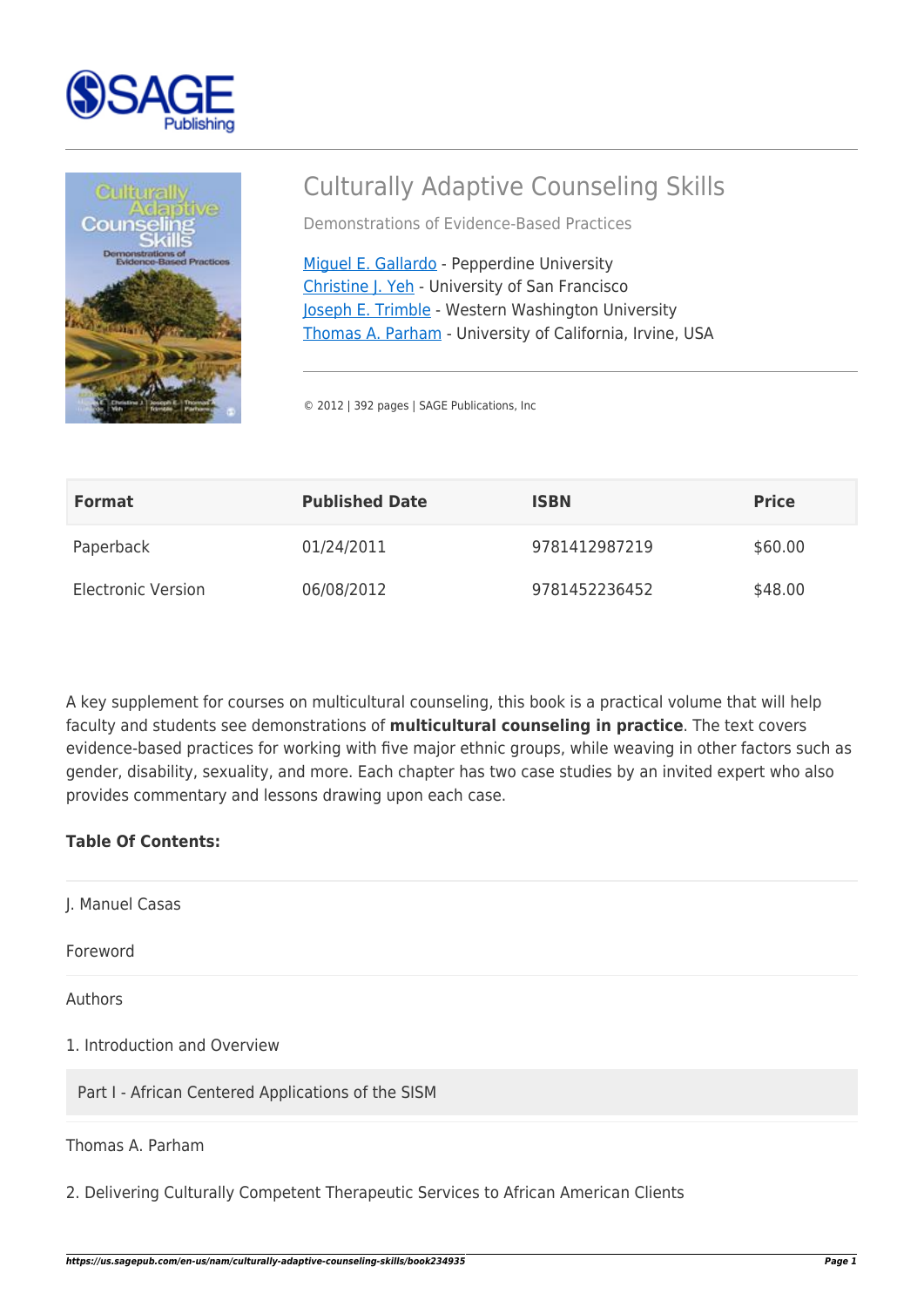#### Cheryl Tawede Grills

3. Case Illustration: Reflections on the Culturally Adaptive Model of Counseling for Persons of African Descent

Anderson J. Franklin

4. Case Illustration: Exploring African American Case with the AA-SISM

Part II - Sociocultural Specific Therapeutic Skills for Latina/os: Expanding Our Evidence-Based Practice Perspectives

Miguel E. Gallardo

5. Therapists as Cultural Architects and Systemic Advocates

I. David Acevedo-Polakovich, PhD & Cheryl Gering, MA

6. Case Illustration: Evidence-based Practice with Latina/o Adolescents and Families

Susana O. Salgado

7. Case Illustration: Implementation and Application of Latina/o Values in Practice

Part III - Culturally Adapted Counseling Skills for Asian Americans and Pacific Islanders

Christine J. Yeh

8. Working with Asian American and Pacific Islander Clients

Nita Tewari & Arpana Inman

9. Case Illustration: Culturally Adaptive Model of Counseling

Jorge Wong & Kao Chiu Saechao, M.S.W.

10. Case Illustration: A Culturally Adaptive Conceptualization for 1.5 Generation of Southeast Asian Americans

Part IV - North American Indian and Alaska Native Communities: Moving Beyond the Surface Level

Joseph E. Trimble

11. Working with North American Indian and Alaska Native Clients

Jeff King